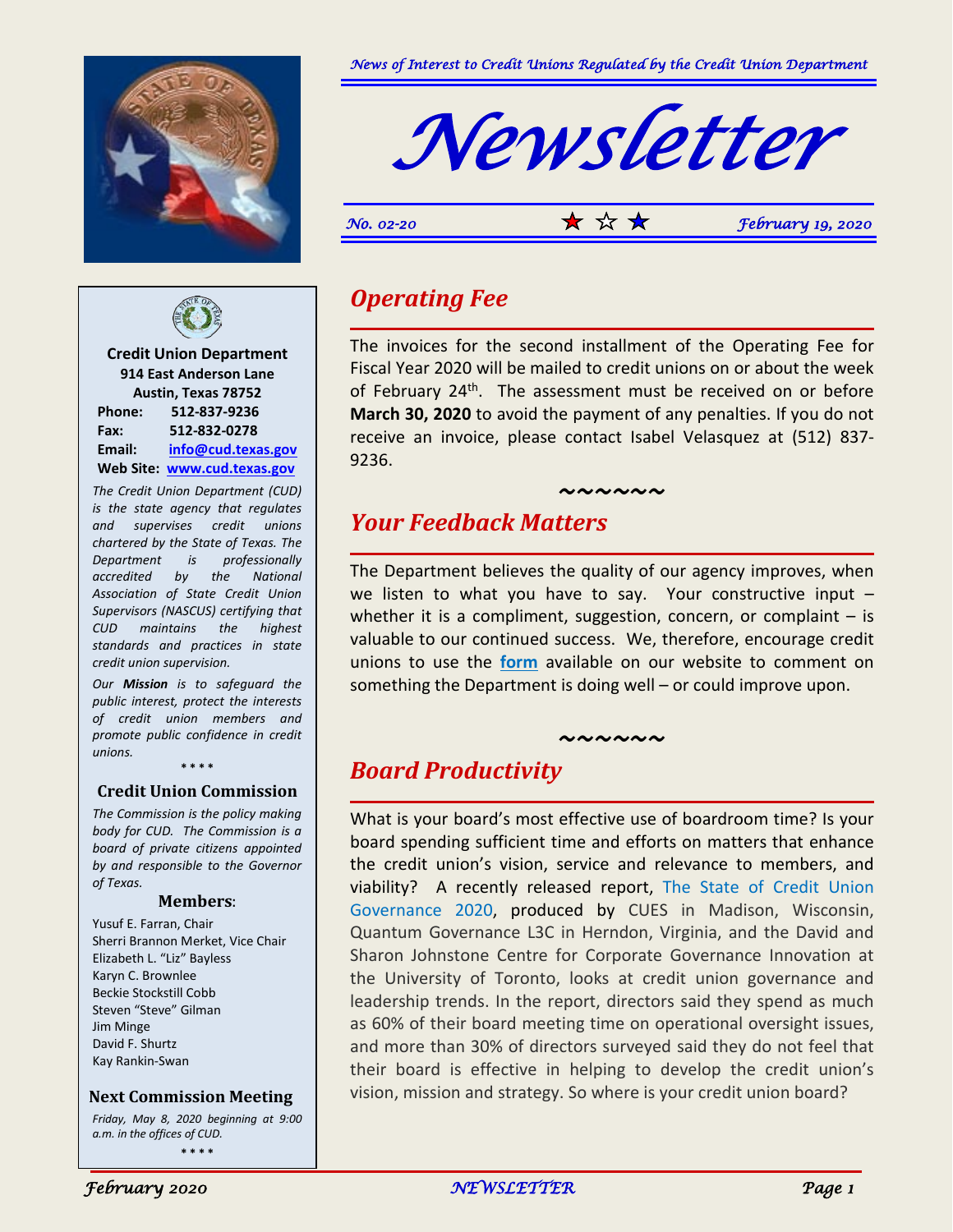# *Board Productivity (Continued)*

Board members have a number of duties which require monthly board meeting time, such as an annual review and approval of policies, review of financial performance, discussion of delinquency and loan quality ratios, review of asset liability management, and operations in general. But is your board spending too much time at monthly board meetings on operating issues and not enough time on strategic decision-making? The State of Credit Union Governance 2020 is available on CUES' website. A review of your boardroom time might benefit your credit union.

*~~~~~~*

# *CFPB Planned Actions in Year Ahead*

At least five rulemaking activities are slated in 2020 by the CFPB, according to its semiannual report of bureau activities published this week.

The semiannual report primarily notes activities and initiatives of the agency during the middle six months of 2019, it also lists planned future actions by the agency. The report noted the following planned rulemaking:

- A proposed rule this year (by the end of the fiscal year in September) that would exempt from the higher-priced mortgage loan escrow requirement (Regulation Z, Truth in Lending Act) loans made by certain creditors with assets of \$10 billion or less and meeting other criteria (as provided in the 2018 Economic Growth, Regulatory Relief, and Consumer Protection Act, or EGRRCPA, S.2155).
- A notice of proposed information collection related to Property Assessed Clean Energy (PACE) financing (also under EGRRCPA, and following last year's advance notice of proposed rulemaking; the bureau is considering next steps for a proposed rule).
- A proposed, limited extension of the GSE patch under the Regulation Z (Truth in Lending Act) qualified mortgage (QM) provisions in the ability-to-repay mortgage rules. The QM rules currently consider certain loans eligible for purchase or guarantee by two housing government-sponsored enterprises (GSEs) – Fannie Mae and Freddie Mac – as meeting the ATR requirements. However, this "patch" is set by statute to expire Jan. 10, 2021. The bureau says it will allow this to expire but will issue a proposed rule to revise the general QM definition (see below); it also plans to propose a "limited extension" of the expiration date only as needed for a smooth, orderly transition.
- A proposed rule in July on various aspects of a 2015 final rule revising requirements under Regulation C (Home Mortgage Disclosure Act, or HMDA). The bureau sought comments last May on the costs and benefits of collecting and reporting the data points in the 2015 rule and certain preexisting data points that the rule revised.
- A proposed rule, also in July, regarding public release of HMDA data (following a December 2018 policy guidance on modifications affecting the release of loan-level HMDA data).

The bureau's report also notes that the agency has delayed the compliance deadline for its payday rule provisions (the Payday, Vehicle Title, and Certain High-Cost Installment Loans rule) until Nov. 19, 2020; a proposal was issued last February reconsidering the rule's underwriting of covered short-term and longer-term balloon payment loans.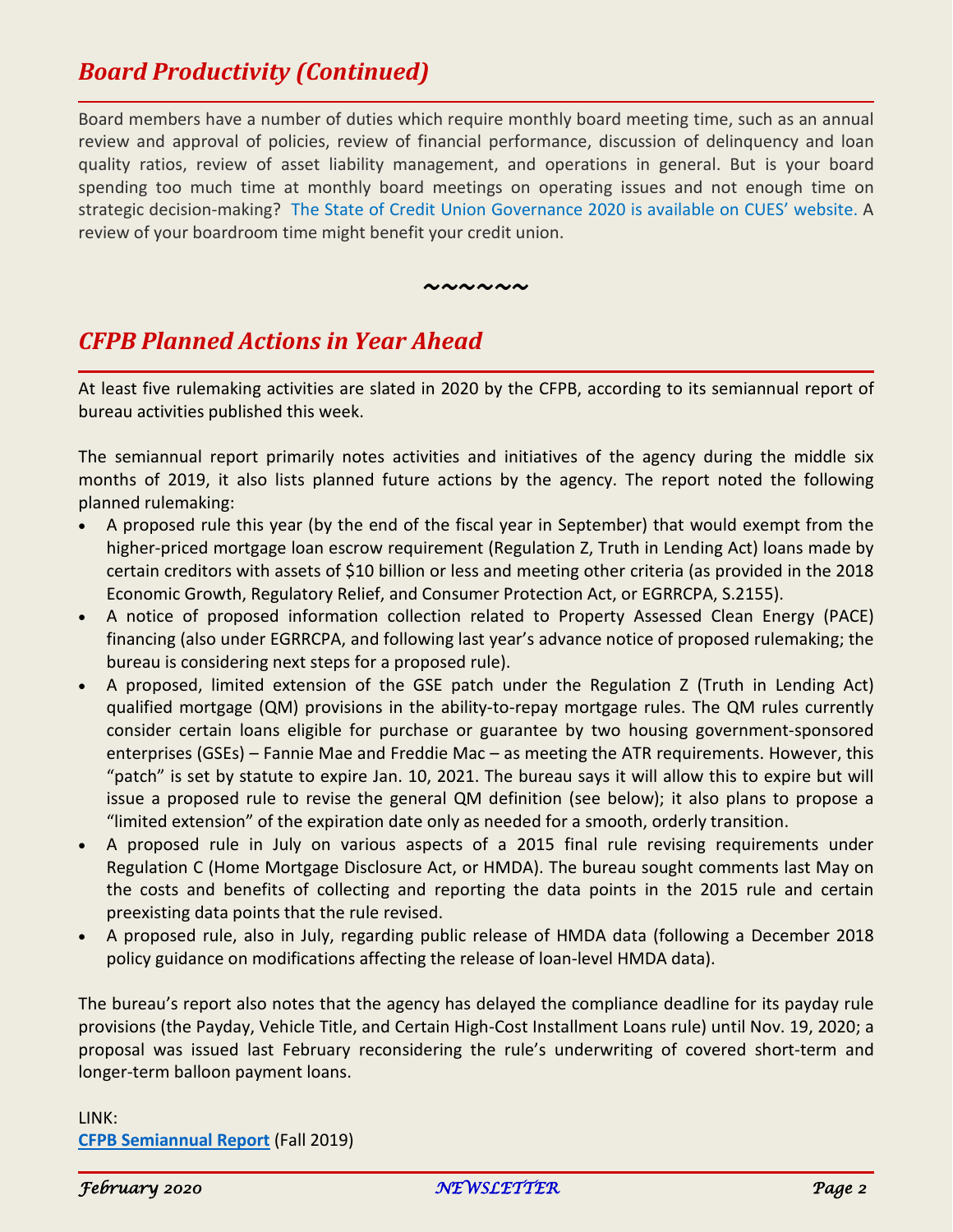# *Publication Deadlines*

In order to meet the submission deadlines for the applicable issues of the Texas Register, it is necessary for the Department to establish the schedule shown below. Completed applications received after the deadline for the month cannot be published until the following month.

|                                                                                | <b>Publication Date</b>         | <b>Application Deadline</b>                              |
|--------------------------------------------------------------------------------|---------------------------------|----------------------------------------------------------|
|                                                                                | <b>March 2020</b><br>April 2020 | Friday, March 13<br>Friday, April 10                     |
| いへんへん                                                                          |                                 |                                                          |
| <b>Applications Approved</b>                                                   |                                 |                                                          |
| Applications approved since January 15, 2020 include:                          |                                 |                                                          |
| <b>Credit Union</b>                                                            |                                 | <b>Changes or Groups Added</b>                           |
| Field of Membership Change – Approved:                                         |                                 |                                                          |
| <b>Texell Credit Union (Temple)</b>                                            |                                 | See Newsletter No. 11-19                                 |
| Articles of Incorporation Change - Approved:                                   |                                 |                                                          |
| <b>Velocity Credit Union (Austin)</b><br><b>Credit Union of Texas (Dallas)</b> |                                 | See Newsletter No. 01-2020<br>See Newsletter No. 01-2020 |
| ~~~~~~                                                                         |                                 |                                                          |

# *Applications Received*

The following applications were received and will be published in the **February 28, 2020** issue of the *Texas Register.*

### **Field of Membership Expansion:**

**Community Resource Credit Union** #1 (Baytown) – Persons who worship within the boundaries of the Goose Creek, Barbers Hill, Crosby, Dayton, Huffman, Humble, and New Caney Independent School Districts, to be eligible for membership in the credit union.

**Community Resource Credit Union** #2 (Baytown) – Persons who worship within the boundaries of the area commonly known as Lynchburg, Texas, to be eligible for membership in the credit union.